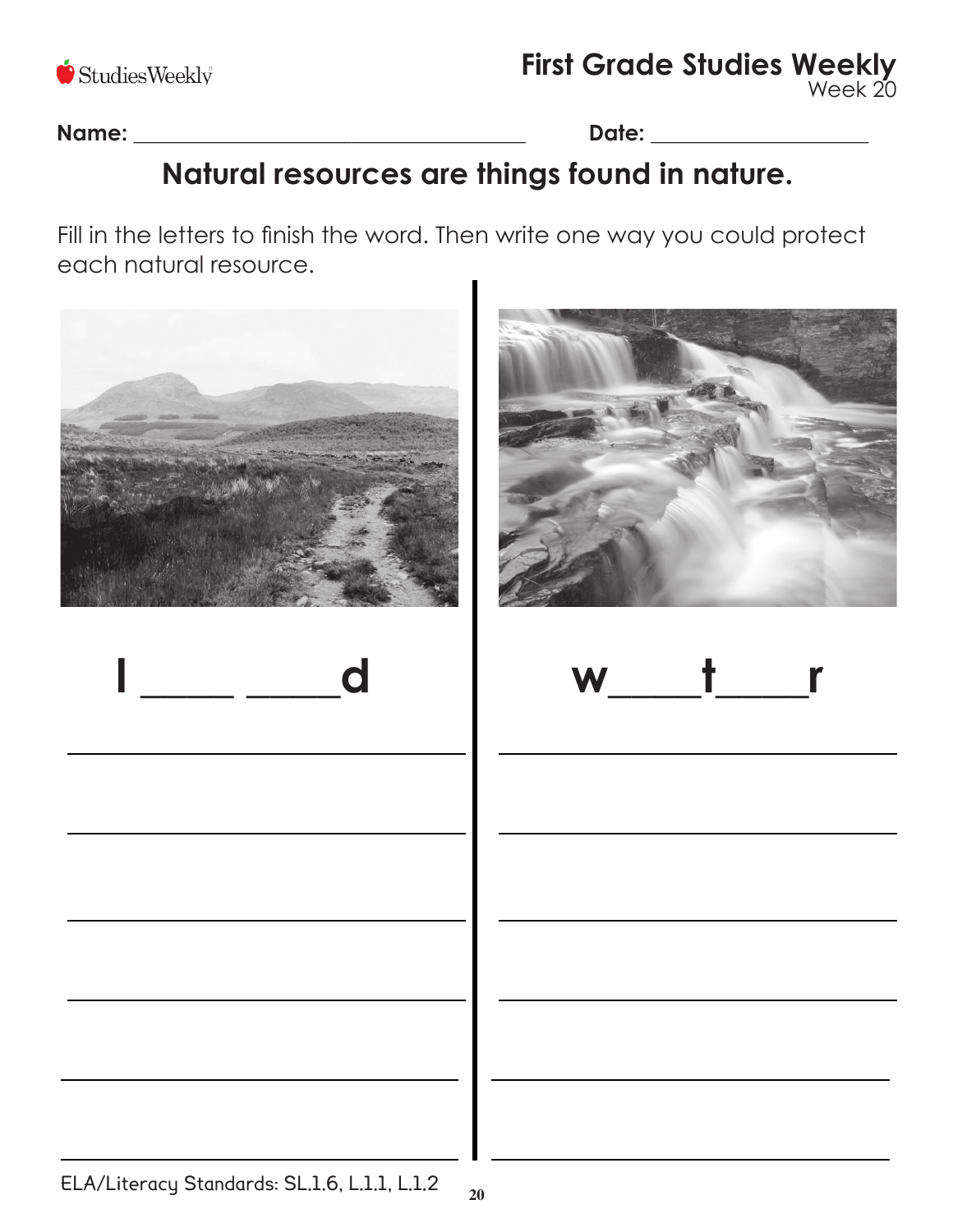

#### **First Grade Studies Weekly**

Weekly Assessment, Week 20

**Name:** \_\_\_\_\_\_\_\_\_\_\_\_\_\_\_\_\_\_\_\_\_\_\_\_\_\_\_\_\_\_\_\_\_\_\_\_ **Date:** \_\_\_\_\_\_\_\_\_\_\_\_\_\_\_\_\_\_\_\_

# **Fill in the circle next to the best answer.**

1. What lived on Earth before people?

- A only plants and animals
- B nothing
- 2. Over time, the number of people on Earth \_\_\_\_\_\_\_.

A got smaller

B got larger

3. People built \_\_\_\_\_\_\_ to get from one place to another.

A houses

B roads

4. \_\_\_\_\_\_\_ resources are things found in nature.

- A Natural
- B Normal
- 5. The changes people make to their communities have consequences.
	- A yes

B no

# **Circle the word or group of words that does not belong with the others.**

 $\_$  , and the set of the set of the set of the set of the set of the set of the set of the set of the set of the set of the set of the set of the set of the set of the set of the set of the set of the set of the set of th

6. recycle **and ride bikes** 

leave the lights on take shorter showers

## **Write the answer on the line.**

7. How can you help keep Earth clean and safe?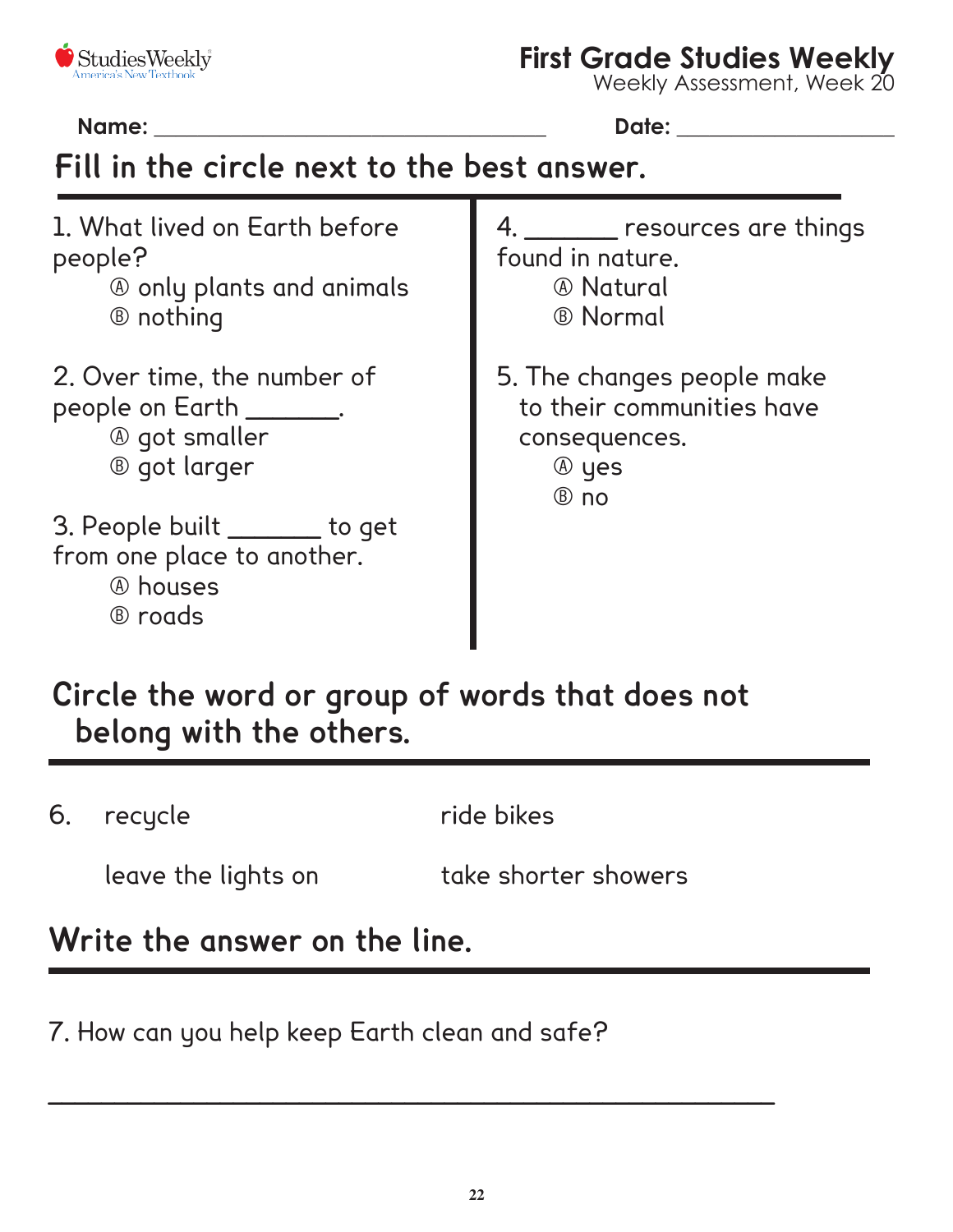

Week 20

**Name:** \_\_\_\_\_\_\_\_\_\_\_\_\_\_\_\_\_\_\_\_\_\_\_\_\_\_\_\_\_\_\_\_\_\_\_\_ **Date:** \_\_\_\_\_\_\_\_\_\_\_\_\_\_\_\_\_\_\_\_

# **Weekly Literacy Connection**

**Use the words in the word bank to complete each sentence.** 

|  | extinct recycle                                                            |                                      | Pollution                                                             |
|--|----------------------------------------------------------------------------|--------------------------------------|-----------------------------------------------------------------------|
|  |                                                                            |                                      |                                                                       |
|  |                                                                            |                                      |                                                                       |
|  |                                                                            |                                      | 3. We can protect the Earth when we ________________________________. |
|  | Put the following words in ABC order.                                      |                                      |                                                                       |
|  |                                                                            | people air extinct pollution recycle |                                                                       |
|  | 4.                                                                         |                                      |                                                                       |
|  | $\begin{array}{c}\n5. \quad \textcolor{blue}{\textbf{5.333}}\n\end{array}$ |                                      |                                                                       |
|  | $6. \underline{\hspace{1.5cm}}$                                            |                                      |                                                                       |
|  | 7.                                                                         |                                      |                                                                       |
|  | $8. \underline{\hspace{1.5cm}}$                                            |                                      |                                                                       |

**Correct the sentence. Rewrite it on the lines below.**

 $\overline{\phantom{a}}$  , and the contract of the contract of the contract of the contract of the contract of the contract of the contract of the contract of the contract of the contract of the contract of the contract of the contrac

9. can Earth. We the help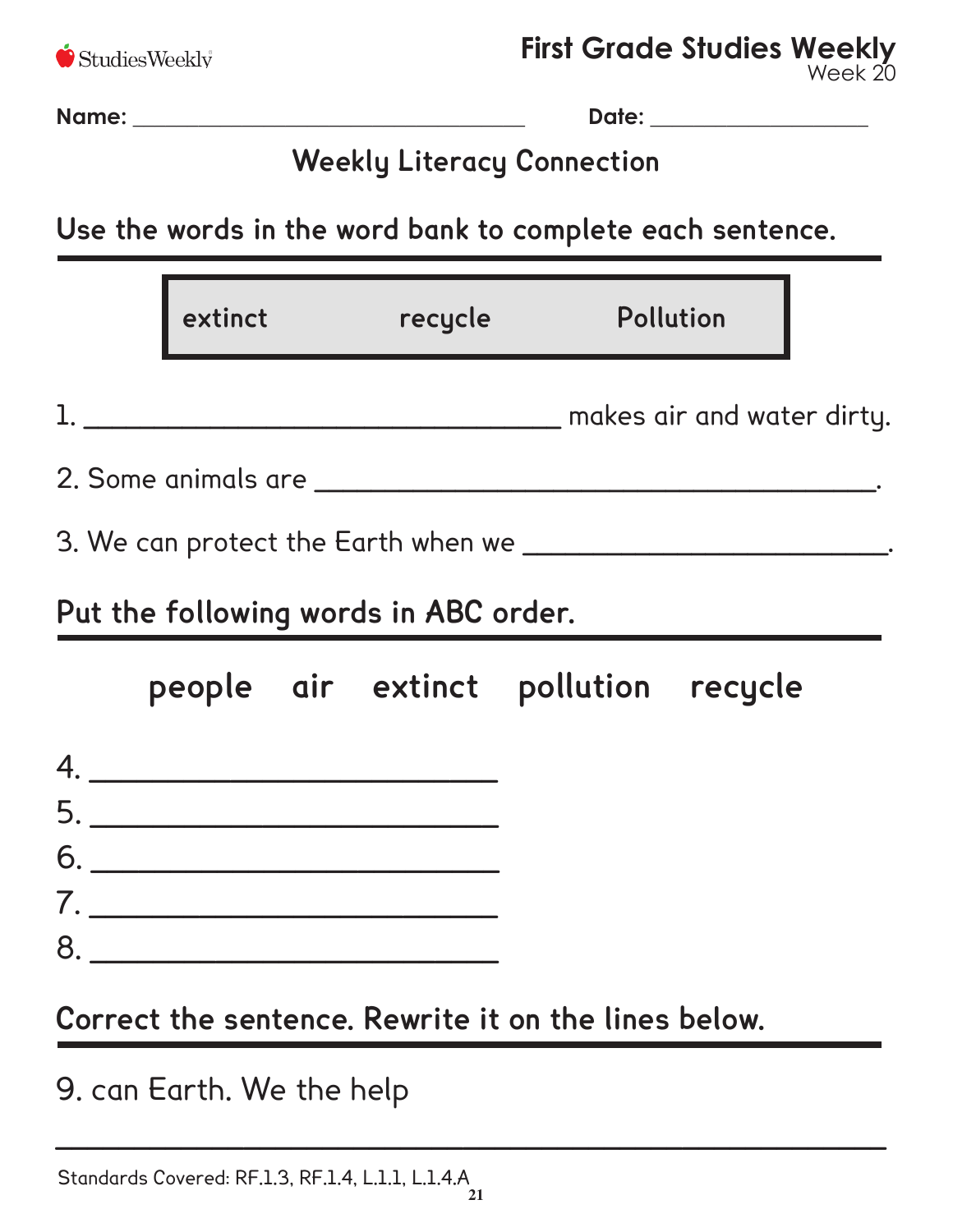**Name: Date:**

**Science 1st Grade Studies Weekly Community Science Access Week 5, Life Science** 

#### **Living Things Grow Assessment**

Which word in this box would make the sentences true? Write the word on the line in the sentence where it belongs.

seeds rings joeys

1. If you count the \_\_\_\_\_\_\_\_\_\_\_\_\_\_\_\_\_ of a tree stump, you will know the age of the tree.

2. Most plants start as \_\_\_\_\_\_\_\_\_\_\_\_\_\_\_\_\_\_\_\_\_ in the soil.

- 3. Baby kangaroos are called \_\_\_\_\_\_\_\_\_\_\_\_\_\_\_\_\_\_\_\_\_\_\_\_.
- 4. Draw a picture of you when you were a baby. Draw a picture of you now.

5. Write one thing about you that is different from when you were a baby.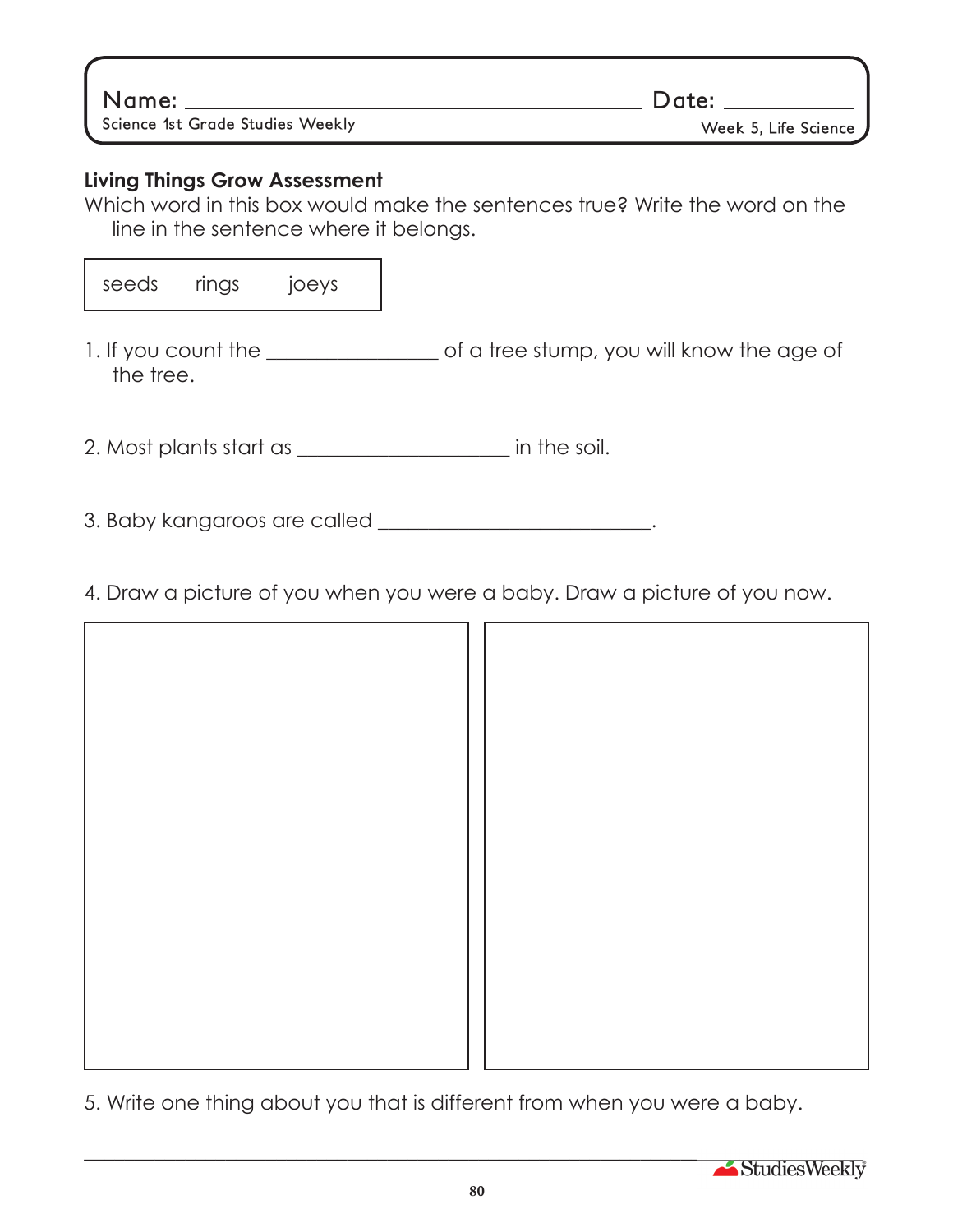### **Living Things Grow**

Read each sentence. Is it true or false? Write a **T** on the line if the sentence is true. Write an **F** on the line if the sentence is false.

1. Living things grow, and they do not change.

2. A baby kangaroo is called a joey.

3. Plants do not change as they grow.

4. All plants grow flowers or fruit.

5. As trees grow they get taller.

StudiesWeekly

**Name: Date:**

Science 1st Grade Studies Weekly **Manual Studies Access 2018** Week 5, Life Science